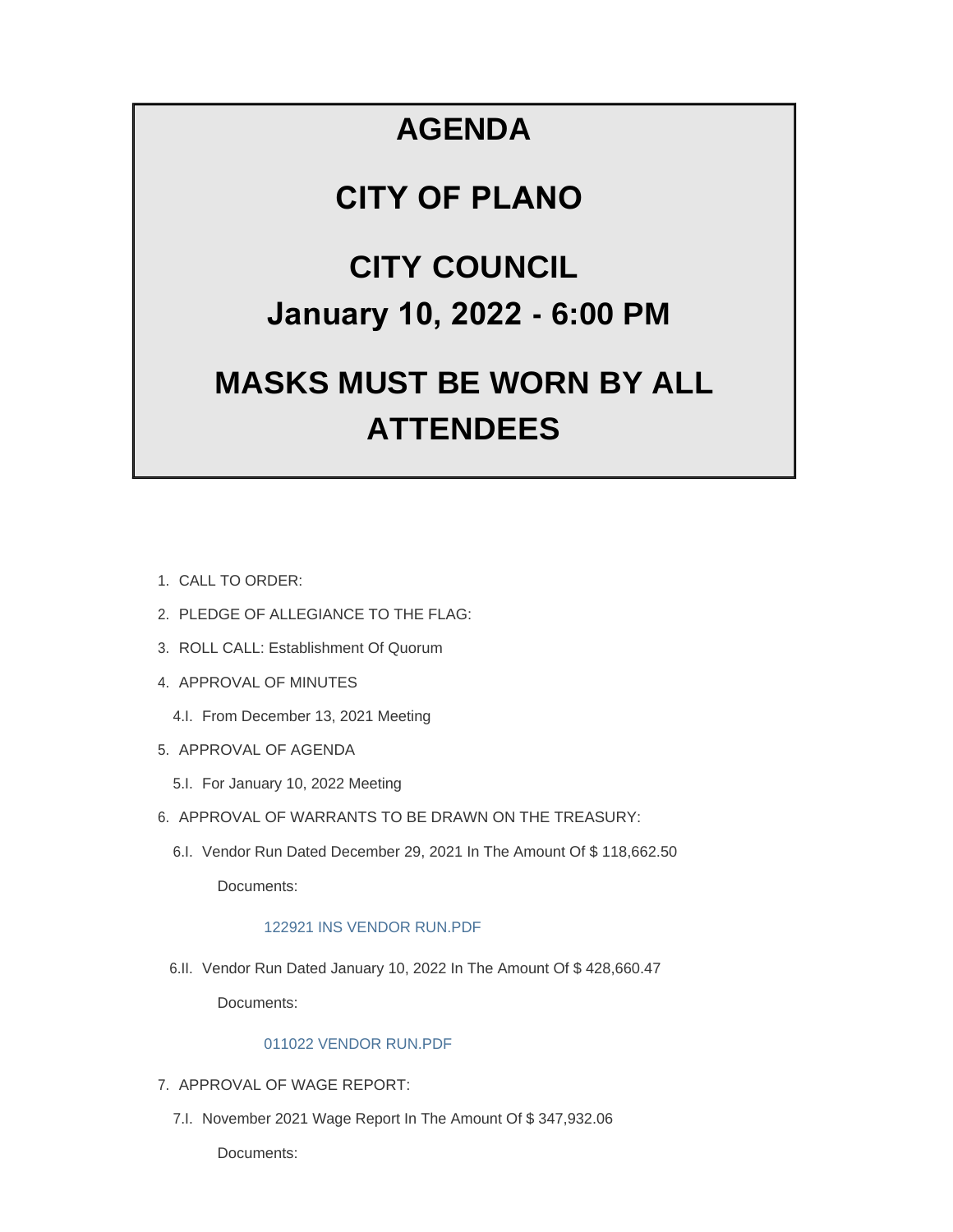### [1121 WAGE REPORT.PDF](https://www.cityofplanoil.com/AgendaCenter/ViewFile/Item/8592?fileID=2426)

- 8. INTRODUCTION OF GUESTS
- 9. CITIZEN'S COMMENTS:
- 10. MAYOR'S REPORT:
	- 10.I. American Legion Membership Drive
- CITY ATTORNEY'S REPORT: William Thomas 11.
- 12. CITY CLERK'S REPORT: Kathleen Miller
- CITY TREASURER'S REPORT: Zoila Gomez 13.
- 14. POLICE CHIEF'S REPORT: Jonathan Whowell
- 15. DIRECTOR OF PUBLIC WORKS/CITY ENGINEER: D. Boyer, K. Tisberger, J. Beyer
- 16. DIRECTOR OF BUILDING, PLANNING & ZONING:
	- 16.I. Year-End Report And City Vehicle Transfer

Documents:

#### [BPZ INFORMATION.PDF](https://www.cityofplanoil.com/AgendaCenter/ViewFile/Item/8594?fileID=2427)

- 17. COMMITTEE REPORTS
- ADMINISTRATIVE/HEALTH & SAFETY: Chairman: Alderman Mulliner 18. Committee: Aldermen Eaton, Swoboda, Williams
- BUILDINGS, GROUNDS, ZONING: Chairman: Alderman DeBolt 19. Committee: Aldermen Mulliner, Swoboda, Fawver
- 20. COMMUNITY DEVELOPMENT: Chairman: Alderman Fawver Committee: Aldermen Eaton, Mulliner, Nadeau, Swoboda
- FINANCE: Alderman Swoboda 21. Committee: Aldermen Fawver, Johns, Eaton, DeBolt
- PARKS: Alderman Johns 22. Committee: Aldermen Nadeau, DeBolt, Williams
- PERSONNEL & INSURANCE: Chairman: Alderman Williams 23. Committee: Aldermen Mulliner, Swoboda, Nadeau
- 24. SPECIAL EVENTS: Chairman: Alderman Barb Nadeau Committee: Aldermen Williams, DeBolt, Johns
- 25. STREETS/UTILITIES: Chairman: Alderman Eaton Committee: Aldermen DeBolt, Johns, Fawver
- 26. CITIZEN'S COMMENTS:
- CLOSED SESSION: (5 ILCS 120/2) 27.
	- 27.I. Review Of Closed Session Minutes
- 28. ADJOURNMENT: